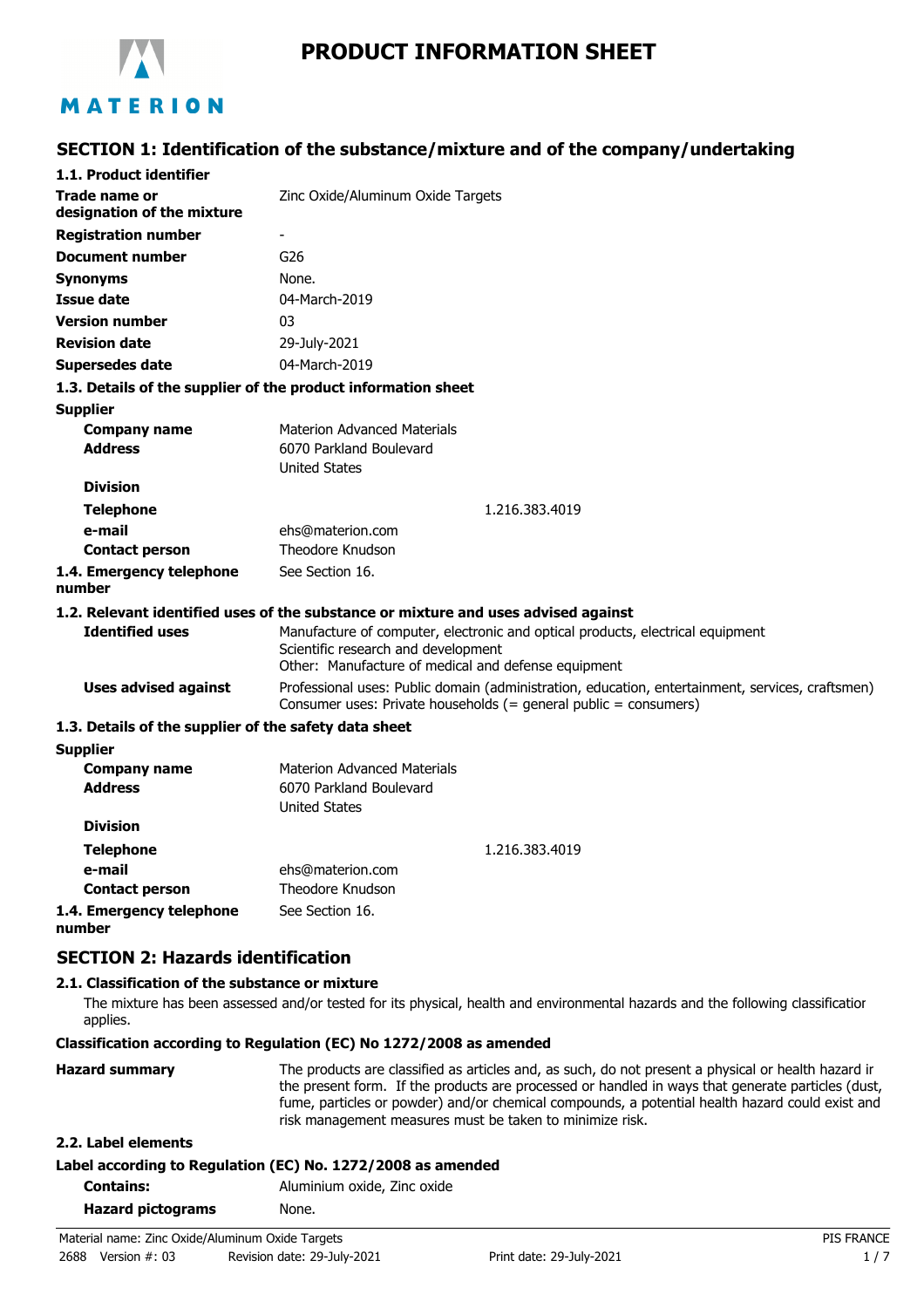| Signal word                              | None.                                                                                                                                                                                                                                                                 |  |
|------------------------------------------|-----------------------------------------------------------------------------------------------------------------------------------------------------------------------------------------------------------------------------------------------------------------------|--|
| <b>Hazard statements</b>                 | The material as sold in solid form is generally not considered hazardous. However, if the process<br>involves grinding, melting, cutting or any other process that causes a release of dust or fumes,<br>hazardous levels of airborne particulate could be generated. |  |
| <b>Precautionary statements</b>          |                                                                                                                                                                                                                                                                       |  |
| <b>Prevention</b>                        | Observe good industrial hygiene practices.                                                                                                                                                                                                                            |  |
| <b>Response</b>                          | Wash hands after handling.                                                                                                                                                                                                                                            |  |
| <b>Storage</b>                           | Store away from incompatible materials.                                                                                                                                                                                                                               |  |
| <b>Disposal</b>                          |                                                                                                                                                                                                                                                                       |  |
| P501                                     | Dispose of contents/container in accordance with local/regional/national/international regulations.                                                                                                                                                                   |  |
| <b>Supplemental label</b><br>information | For further information, please contact the Product Stewardship Department at $+1.216.383.4019$ .                                                                                                                                                                     |  |
| 2.3. Other hazards                       | Not a PBT or vPvB substance or mixture.                                                                                                                                                                                                                               |  |
|                                          |                                                                                                                                                                                                                                                                       |  |

# **SECTION 3: Composition/information on ingredients**

# **3.2. Mixtures**

#### **General information**

| <b>Chemical name</b> | $\frac{1}{2}$                                                         | No.                    | CAS-No. / EC REACH Registration No. Index No. |                          | <b>Notes</b> |
|----------------------|-----------------------------------------------------------------------|------------------------|-----------------------------------------------|--------------------------|--------------|
| Zinc oxide           | $95 - 99$                                                             | 1314-13-2<br>215-222-5 | -                                             | 030-013-00-7             |              |
|                      | <b>Classification:</b> Aquatic Acute 1; H400, Aquatic Chronic 1; H410 |                        |                                               |                          |              |
| Aluminium oxide      | $1 - 5$                                                               | 1344-28-1<br>215-691-6 | -                                             | $\overline{\phantom{0}}$ |              |
|                      | <b>Classification: -</b>                                              |                        |                                               |                          |              |

# **SECTION 4: First aid measures**

| <b>General information</b>                                                                 | Ensure that medical personnel are aware of the material(s) involved, and take precautions to<br>protect themselves. |  |  |
|--------------------------------------------------------------------------------------------|---------------------------------------------------------------------------------------------------------------------|--|--|
| 4.1. Description of first aid measures                                                     |                                                                                                                     |  |  |
| <b>Inhalation</b>                                                                          | Move to fresh air. Call a physician if symptoms develop or persist.                                                 |  |  |
| <b>Skin contact</b>                                                                        | Wash off with soap and water. Get medical attention if irritation develops and persists.                            |  |  |
| Eye contact                                                                                | Rinse with water. Get medical attention if irritation develops and persists.                                        |  |  |
| <b>Ingestion</b>                                                                           | Rinse mouth. Get medical attention if symptoms occur.                                                               |  |  |
| 4.2. Most important<br>symptoms and effects, both<br>acute and delayed                     | None known.                                                                                                         |  |  |
| 4.3. Indication of any<br>immediate medical attention<br>and special treatment<br>needed   | Treat symptomatically.                                                                                              |  |  |
| <b>SECTION 5: Firefighting measures</b>                                                    |                                                                                                                     |  |  |
| <b>General fire hazards</b>                                                                | No unusual fire or explosion hazards noted.                                                                         |  |  |
| 5.1. Extinguishing media                                                                   |                                                                                                                     |  |  |
| Suitable extinguishing<br>media                                                            | Water fog. Foam. Dry chemical powder. Carbon dioxide (CO2).                                                         |  |  |
| <b>Unsuitable extinguishing</b><br>media                                                   | None known.                                                                                                         |  |  |
| 5.2. Special hazards arising<br>from the substance or<br>mixture                           | No unusual fire or explosion hazards noted.                                                                         |  |  |
| 5.3. Advice for firefighters<br><b>Special protective</b><br>equipment for<br>firefighters | Wear suitable protective equipment.                                                                                 |  |  |
| <b>Special firefighting</b><br>procedures                                                  | Use water spray to cool unopened containers.                                                                        |  |  |
| <b>Specific methods</b>                                                                    | Use standard firefighting procedures and consider the hazards of other involved materials.                          |  |  |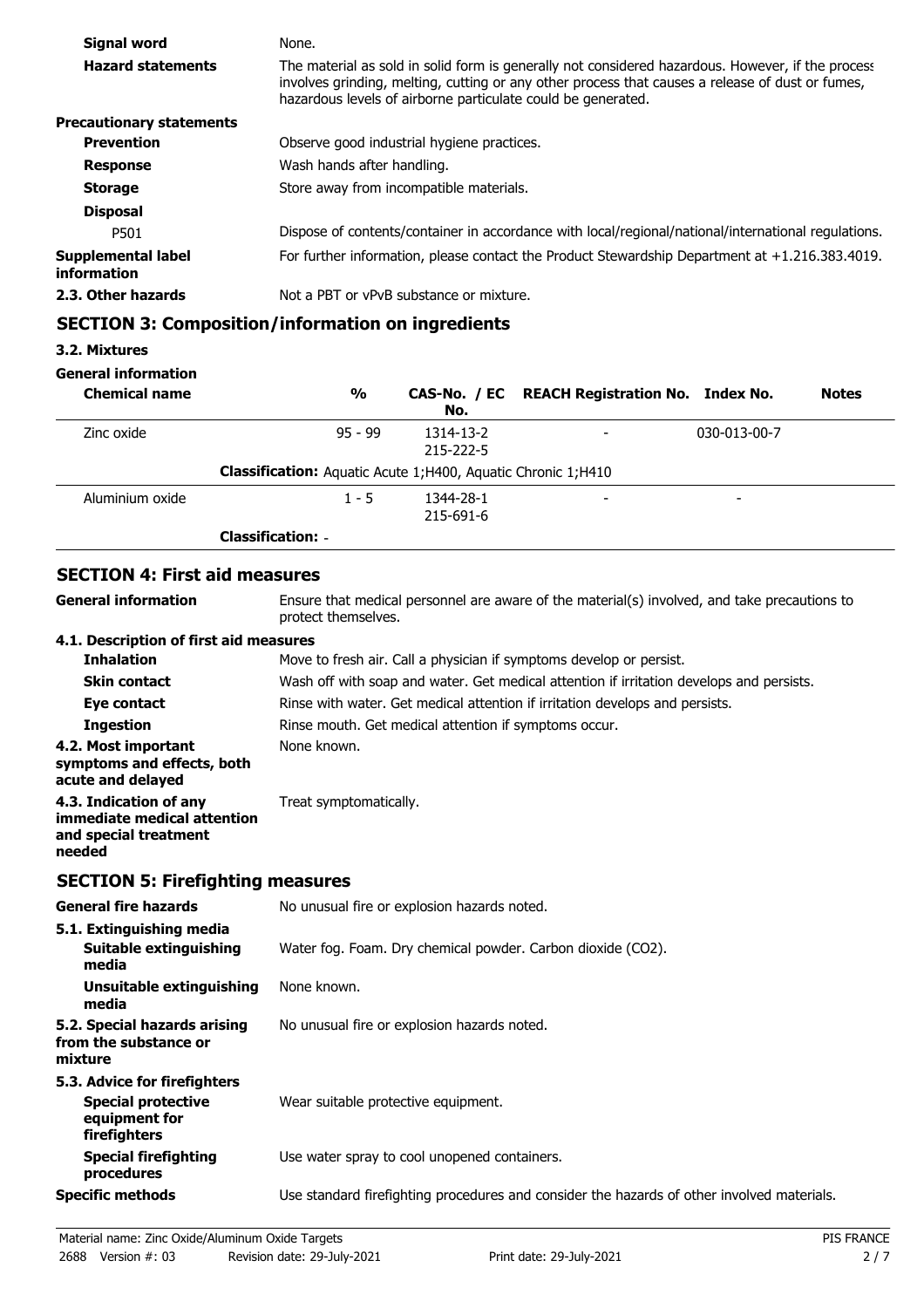# **SECTION 6: Accidental release measures**

|                                                              | 6.1. Personal precautions, protective equipment and emergency procedures                                                                                   |
|--------------------------------------------------------------|------------------------------------------------------------------------------------------------------------------------------------------------------------|
| For non-emergency<br>personnel                               | Keep unnecessary personnel away. Wear appropriate protective equipment and clothing during<br>clean-up. For personal protection, see section 8 of the PIS. |
| For emergency<br>responders                                  | Keep unnecessary personnel away. Use personal protection recommended in Section 8 of the PIS.                                                              |
| 6.2. Environmental<br>precautions                            | Prevent further leakage or spillage if safe to do so.                                                                                                      |
| 6.3. Methods and material for<br>containment and cleaning up | Wear appropriate protective equipment and clothing during clean-up. Stop the flow of material, if<br>this is without risk.                                 |
| 6.4. Reference to other<br>sections                          | For personal protection, see section 8 of the PIS. For waste disposal, see section 13 of the PIS.                                                          |
| <b>SECTION 7: Handling and storage</b>                       |                                                                                                                                                            |

| 7.1. Precautions for safe<br>handling                                          | Do not handle until all safety precautions have been read and understood. Observe good industrial<br>hygiene practices. |
|--------------------------------------------------------------------------------|-------------------------------------------------------------------------------------------------------------------------|
| 7.2. Conditions for safe<br>storage, including any<br><i>incompatibilities</i> | Keep locked up. Store away from incompatible materials (see Section 10 of the PIS).                                     |
| 7.3. Specific end use(s)                                                       | Not available.                                                                                                          |

# **SECTION 8: Exposure controls/personal protection**

## **8.1. Control parameters**

#### **Occupational exposure limits**

| <b>Components</b>                                    | France. Threshold Limit Values (VLEP) for Occupational Exposure to Chemicals in France, INRS ED 984<br><b>Type</b>                                                                                                                                                                                                                                                                                                                                                                                                                                                                                                                                                                                                                                     | <b>Value</b>  | Form  |
|------------------------------------------------------|--------------------------------------------------------------------------------------------------------------------------------------------------------------------------------------------------------------------------------------------------------------------------------------------------------------------------------------------------------------------------------------------------------------------------------------------------------------------------------------------------------------------------------------------------------------------------------------------------------------------------------------------------------------------------------------------------------------------------------------------------------|---------------|-------|
| Aluminium oxide (CAS<br>1344-28-1)                   | <b>VME</b>                                                                                                                                                                                                                                                                                                                                                                                                                                                                                                                                                                                                                                                                                                                                             | $10$ mg/m $3$ |       |
| <b>Regulatory status:</b> Indicative limit (VL)      |                                                                                                                                                                                                                                                                                                                                                                                                                                                                                                                                                                                                                                                                                                                                                        |               |       |
| Zinc oxide (CAS 1314-13-2)                           | <b>VMF</b>                                                                                                                                                                                                                                                                                                                                                                                                                                                                                                                                                                                                                                                                                                                                             | 5 mg/m $3$    | Fume. |
| <b>Regulatory status:</b> Indicative limit (VL)      |                                                                                                                                                                                                                                                                                                                                                                                                                                                                                                                                                                                                                                                                                                                                                        |               |       |
|                                                      |                                                                                                                                                                                                                                                                                                                                                                                                                                                                                                                                                                                                                                                                                                                                                        | $10$ mg/m $3$ | Dust. |
| <b>Regulatory status:</b> Indicative limit (VL)      |                                                                                                                                                                                                                                                                                                                                                                                                                                                                                                                                                                                                                                                                                                                                                        |               |       |
| <b>Biological limit values</b>                       | No biological exposure limits noted for the ingredient(s).                                                                                                                                                                                                                                                                                                                                                                                                                                                                                                                                                                                                                                                                                             |               |       |
| <b>Recommended monitoring</b><br>procedures          | Follow standard monitoring procedures.                                                                                                                                                                                                                                                                                                                                                                                                                                                                                                                                                                                                                                                                                                                 |               |       |
| <b>Derived no effect levels</b><br>(DNELs)           | Not available.                                                                                                                                                                                                                                                                                                                                                                                                                                                                                                                                                                                                                                                                                                                                         |               |       |
| <b>Predicted no effect</b><br>concentrations (PNECs) | Not available.                                                                                                                                                                                                                                                                                                                                                                                                                                                                                                                                                                                                                                                                                                                                         |               |       |
| 8.2. Exposure controls                               |                                                                                                                                                                                                                                                                                                                                                                                                                                                                                                                                                                                                                                                                                                                                                        |               |       |
| <b>Appropriate engineering</b><br>controls           | Good general ventilation should be used. Ventilation rates should be matched to conditions. If<br>applicable, use process enclosures, local exhaust ventilation, or other engineering controls to<br>maintain airborne levels below recommended exposure limits. If exposure limits have not been<br>established, maintain airborne levels to an acceptable level. If engineering measures are not<br>sufficient to maintain concentrations of dust particulates below the OEL (occupational exposure<br>limit), suitable respiratory protection must be worn. If material is ground, cut, or used in any<br>operation which may generate dusts, use appropriate local exhaust ventilation to keep exposures<br>below the recommended exposure limits. |               |       |
| <b>General information</b>                           | Individual protection measures, such as personal protective equipment<br>Not available.                                                                                                                                                                                                                                                                                                                                                                                                                                                                                                                                                                                                                                                                |               |       |
| <b>Eye/face protection</b>                           | Wear safety glasses with side shields (or goggles).                                                                                                                                                                                                                                                                                                                                                                                                                                                                                                                                                                                                                                                                                                    |               |       |
| <b>Skin protection</b>                               |                                                                                                                                                                                                                                                                                                                                                                                                                                                                                                                                                                                                                                                                                                                                                        |               |       |
| - Hand protection                                    | Wear gloves to prevent metal cuts and skin abrasions during handling.                                                                                                                                                                                                                                                                                                                                                                                                                                                                                                                                                                                                                                                                                  |               |       |
| - Other                                              | Wear suitable protective clothing.                                                                                                                                                                                                                                                                                                                                                                                                                                                                                                                                                                                                                                                                                                                     |               |       |
| <b>Respiratory protection</b>                        | If ventilation is insufficient, suitable respiratory protection must be provided.                                                                                                                                                                                                                                                                                                                                                                                                                                                                                                                                                                                                                                                                      |               |       |
| <b>Thermal hazards</b>                               | Wear appropriate thermal protective clothing, when necessary.                                                                                                                                                                                                                                                                                                                                                                                                                                                                                                                                                                                                                                                                                          |               |       |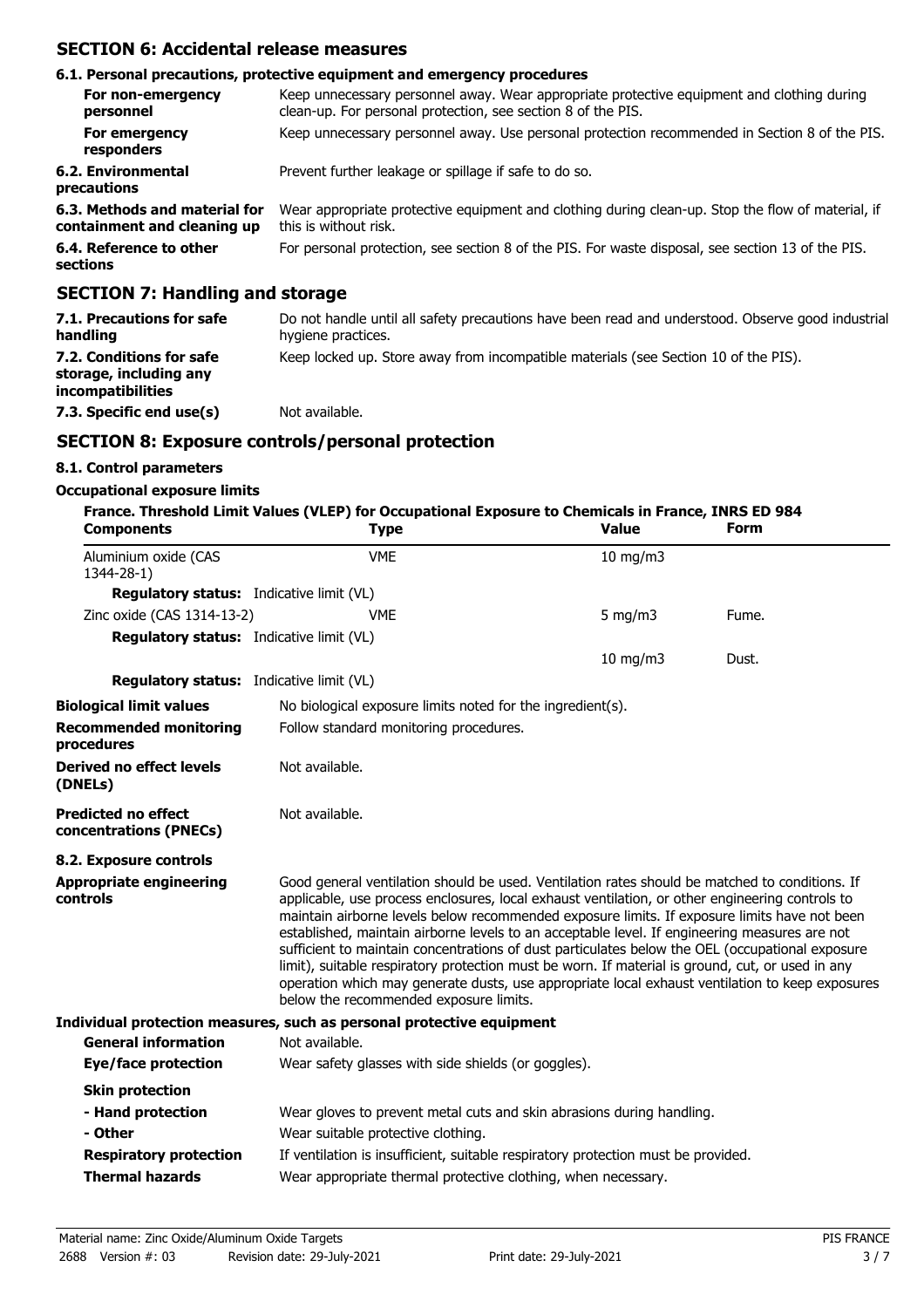| <b>Hygiene measures</b>                   | Always observe good personal hygiene measures, such as washing after handling the material and<br>before eating, drinking, and/or smoking. Routinely wash work clothing and protective equipment to<br>remove contaminants.                                                                                                                                                                                                                                 |
|-------------------------------------------|-------------------------------------------------------------------------------------------------------------------------------------------------------------------------------------------------------------------------------------------------------------------------------------------------------------------------------------------------------------------------------------------------------------------------------------------------------------|
| <b>Environmental exposure</b><br>controls | Inform appropriate managerial or supervisory personnel of all environmental releases. Good general<br>ventilation should be used. Ventilation rates should be matched to conditions. If applicable, use<br>process enclosures, local exhaust ventilation, or other engineering controls to maintain airborne<br>levels below recommended exposure limits. If exposure limits have not been established, maintain<br>airborne levels to an acceptable level. |

# **SECTION 9: Physical and chemical properties**

# **9.1. Information on basic physical and chemical properties**

| Appearance                                          |                                               |
|-----------------------------------------------------|-----------------------------------------------|
| <b>Physical state</b>                               | Solid.                                        |
| Form                                                | Solid.                                        |
| Colour                                              | White.                                        |
| Odour                                               | None.                                         |
| <b>Odour threshold</b>                              | Not applicable.                               |
| рH                                                  | Not applicable.                               |
| <b>Melting point/freezing point</b>                 | 1975 °C (3587 °F) estimated / Not applicable. |
| <b>Initial boiling point and</b><br>boiling range   | Not applicable.                               |
| <b>Flash point</b>                                  | Not applicable.                               |
| <b>Evaporation rate</b>                             | Not applicable.                               |
| <b>Flammability (solid, gas)</b>                    | None known.                                   |
| <b>Upper/lower flammability or explosive limits</b> |                                               |
| <b>Explosive limit - lower (</b><br>%)              | Not applicable.                               |
| <b>Explosive limit - lower (</b><br>%) temperature  | Not applicable.                               |
| <b>Explosive limit - upper</b><br>(%)               | Not applicable.                               |
| <b>Explosive limit - upper (</b><br>%) temperature  | Not applicable.                               |
| <b>Vapour pressure</b>                              | Not applicable.                               |
| <b>Vapour density</b>                               | Not applicable.                               |
| <b>Relative density</b>                             | Not applicable.                               |
| Solubility(ies)                                     |                                               |
| Solubility (water)                                  | Insoluble.                                    |
| <b>Partition coefficient</b><br>(n-octanol/water)   | Not applicable.                               |
| <b>Auto-ignition temperature</b>                    | Not applicable.                               |
| <b>Decomposition temperature</b>                    | Not applicable.                               |
| <b>Viscosity</b>                                    | Not applicable.                               |
| <b>Explosive properties</b>                         | Not explosive.                                |
| <b>Oxidising properties</b>                         | Not oxidising.                                |
| 9.2. Other information                              |                                               |
| <b>Density</b>                                      | 5,53 g/cm3 estimated                          |

# **SECTION 10: Stability and reactivity**

| 10.1. Reactivity                            | The product is stable and non-reactive under normal conditions of use, storage and transport.                              |  |
|---------------------------------------------|----------------------------------------------------------------------------------------------------------------------------|--|
| 10.2. Chemical stability                    | Material is stable under normal conditions.                                                                                |  |
| 10.3. Possibility of hazardous<br>reactions | No dangerous reaction known under conditions of normal use.                                                                |  |
| 10.4. Conditions to avoid                   | Keep away from heat, hot surfaces, sparks, open flames and other ignition sources. Contact with<br>incompatible materials. |  |
| 10.5. Incompatible materials                | Acids. Chlorine.                                                                                                           |  |
| 10.6. Hazardous<br>decomposition products   | No hazardous decomposition products are known.                                                                             |  |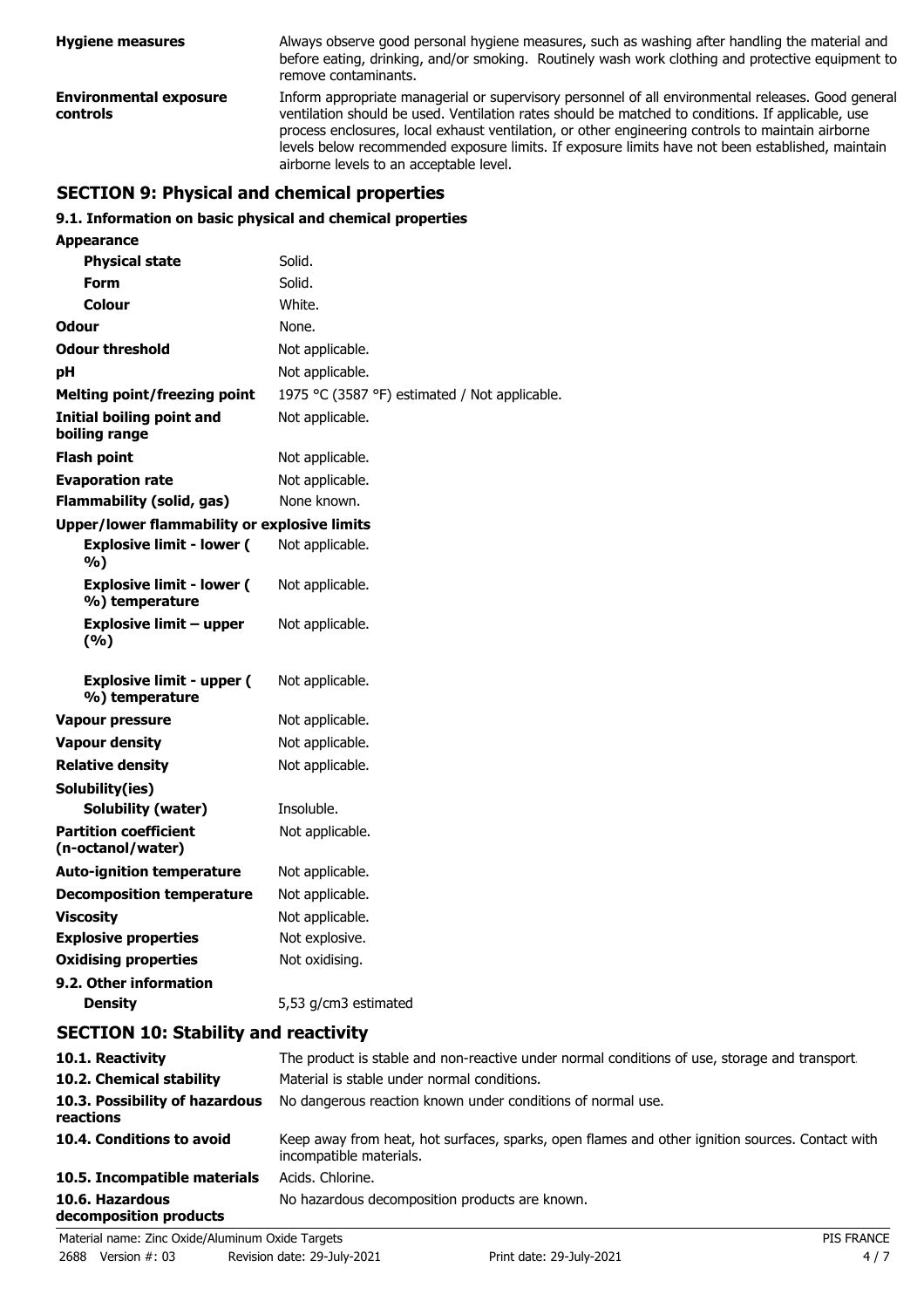# **SECTION 11: Toxicological information**

**General information CCCUPATION** Occupational exposure to the substance or mixture may cause adverse effects.

## **Information on likely routes of exposure**

| <b>Inhalation</b>   | Not likely, due to the form of the product. |
|---------------------|---------------------------------------------|
| <b>Skin contact</b> | Not likely, due to the form of the product. |
| Eye contact         | Not likely, due to the form of the product. |
| <b>Ingestion</b>    | Expected to be a low ingestion hazard.      |
| Symptoms            | None known.                                 |

#### **11.1. Information on toxicological effects**

| <b>Acute toxicity</b>                                 | Not known.                                        |
|-------------------------------------------------------|---------------------------------------------------|
| <b>Skin corrosion/irritation</b>                      | Not likely, due to the form of the product.       |
| Serious eye damage/eye<br>irritation                  | Not likely, due to the form of the product.       |
| <b>Respiratory sensitisation</b>                      | Not a respiratory sensitizer.                     |
| <b>Skin sensitisation</b>                             | Not a skin sensitiser.                            |
| <b>Germ cell mutagenicity</b>                         | Not classified.                                   |
| Carcinogenicity                                       | Not classifiable as to carcinogenicity to humans. |
| <b>Reproductive toxicity</b>                          | Not classified.                                   |
| Specific target organ toxicity<br>- single exposure   | Not classified.                                   |
| Specific target organ toxicity<br>- repeated exposure | Not classified.                                   |
| <b>Aspiration hazard</b>                              | Not an aspiration hazard.                         |
| Mixture versus substance<br>information               | No information available.                         |
| <b>Other information</b>                              | Not available.                                    |

# **SECTION 12: Ecological information**

| 12.1. Toxicity                                            | Not relevant, due to the form of the product.                                                                                                                                              |  |
|-----------------------------------------------------------|--------------------------------------------------------------------------------------------------------------------------------------------------------------------------------------------|--|
| 12.2. Persistence and<br>degradability                    | No data is available on the degradability of any ingredients in the mixture.                                                                                                               |  |
| 12.3. Bioaccumulative<br>potential                        | No data available.                                                                                                                                                                         |  |
| <b>Partition coefficient</b><br>n-octanol/water (log Kow) | Not available.                                                                                                                                                                             |  |
| <b>Bioconcentration factor (BCF)</b>                      | Not available.                                                                                                                                                                             |  |
| 12.4. Mobility in soil                                    | No data available.                                                                                                                                                                         |  |
| 12.5. Results of PBT and<br>vPvB assessment               | Not a PBT or vPvB substance or mixture.                                                                                                                                                    |  |
| 12.6. Other adverse effects                               | No other adverse environmental effects (e.g. ozone depletion, photochemical ozone creation<br>potential, endocrine disruption, global warming potential) are expected from this component. |  |

# **SECTION 13: Disposal considerations**

| 13.1. Waste treatment methods          |                                                                                                                                                                                                                                                                                                                                                   |
|----------------------------------------|---------------------------------------------------------------------------------------------------------------------------------------------------------------------------------------------------------------------------------------------------------------------------------------------------------------------------------------------------|
| <b>Residual waste</b>                  | Dispose of in accordance with local regulations. Empty containers or liners may retain some product<br>residues. This material and its container must be disposed of in a safe manner (see: Disposal<br>instructions).                                                                                                                            |
| <b>Contaminated packaging</b>          | Since emptied containers may retain product residue, follow label warnings even after container is<br>emptied. Empty containers should be taken to an approved waste handling site for recycling or<br>disposal.                                                                                                                                  |
| EU waste code                          | The Waste code should be assigned in discussion between the user, the producer and the waste<br>disposal company.                                                                                                                                                                                                                                 |
| <b>Disposal</b><br>methods/information | Collect and reclaim or dispose in sealed containers at licensed waste disposal site. Do not allow this<br>material to drain into sewers/water supplies. Do not contaminate ponds, waterways or ditches with<br>chemical or used container. Dispose of contents/container in accordance with<br>local/regional/national/international regulations. |
| <b>Special precautions</b>             | Dispose in accordance with all applicable regulations.                                                                                                                                                                                                                                                                                            |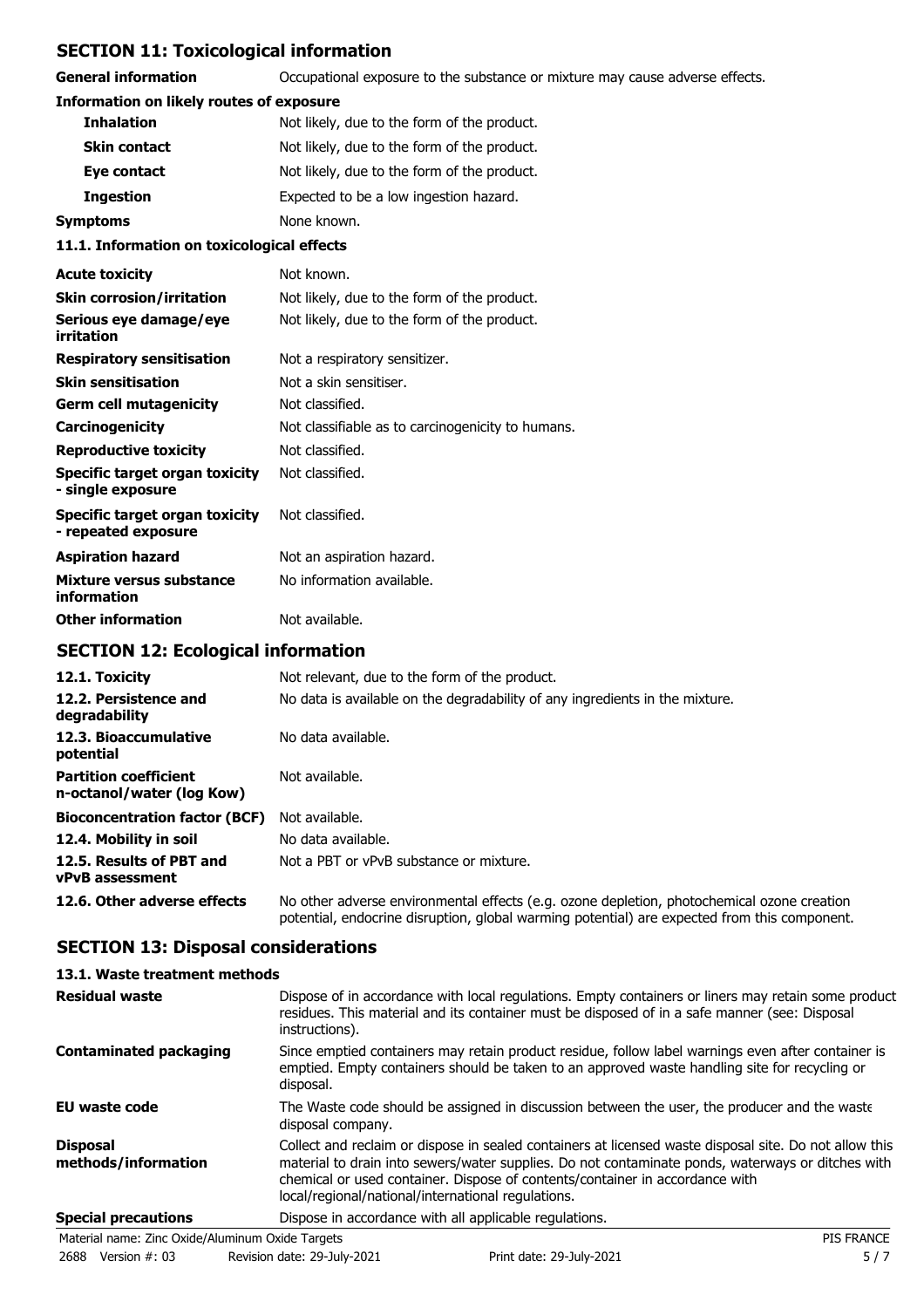# **SECTION 14: Transport information**

#### **ADR**

14.1. - 14.6.: Not regulated as dangerous goods.

**RID**

14.1. - 14.6.: Not regulated as dangerous goods.

#### **ADN**

14.1. - 14.6.: Not regulated as dangerous goods.

#### **IATA**

14.1. - 14.6.: Not regulated as dangerous goods.

### **IMDG**

14.1. - 14.6.: Not regulated as dangerous goods.

# **SECTION 15: Regulatory information**

**15.1. Safety, health and environmental regulations/legislation specific for the substance or mixture**

## **EU regulations**

**Regulation (EC) No. 1005/2009 on substances that deplete the ozone layer, Annex I and II, as amended** Not listed.

**Regulation (EU) 2019/1021 On persistent organic pollutants (recast), as amended**

## Not listed.

**Regulation (EU) No. 649/2012 concerning the export and import of dangerous chemicals, Annex I, Part 1 as amended**

#### Not listed.

**Regulation (EU) No. 649/2012 concerning the export and import of dangerous chemicals, Annex I, Part 2 as amended**

Not listed.

**Regulation (EU) No. 649/2012 concerning the export and import of dangerous chemicals, Annex I, Part 3 as amended**

Not listed.

**Regulation (EU) No. 649/2012 concerning the export and import of dangerous chemicals, Annex V as amended** Not listed.

## **Regulation (EC) No. 166/2006 Annex II Pollutant Release and Transfer Registry, as amended**

Aluminium oxide (CAS 1344-28-1) Zinc oxide (CAS 1314-13-2)

**Regulation (EC) No. 1907/2006, REACH Article 59(10) Candidate List as currently published by ECHA** Not listed.

**Authorisations**

**Regulation (EC) No. 1907/2006, REACH Annex XIV Substances subject to authorization, as amended** Not listed.

#### **Restrictions on use**

**Regulation (EC) No. 1907/2006, REACH Annex XVII Substances subject to restriction on marketing and use as amended**

Not listed.

**Directive 2004/37/EC: on the protection of workers from the risks related to exposure to carcinogens and mutagens at work, as amended.**

Not listed.

#### **Other EU regulations**

#### **Directive 2012/18/EU on major accident hazards involving dangerous substances, as amended**

Zinc oxide (CAS 1314-13-2)

| <b>Other regulations</b>            | The product is classified and labelled in accordance with Regulation (EC) 1272/2008 (CLP<br>Regulation) as amended. |
|-------------------------------------|---------------------------------------------------------------------------------------------------------------------|
| <b>National regulations</b>         | Follow national regulation for work with chemical agents in accordance with Directive 98/24/EC, as<br>amended.      |
| 15.2. Chemical safety<br>assessment | No Chemical Safety Assessment has been carried out.                                                                 |

# **SECTION 16: Other information**

| <b>List of abbreviations</b> | Not available. |
|------------------------------|----------------|
| <b>References</b>            | Not available. |